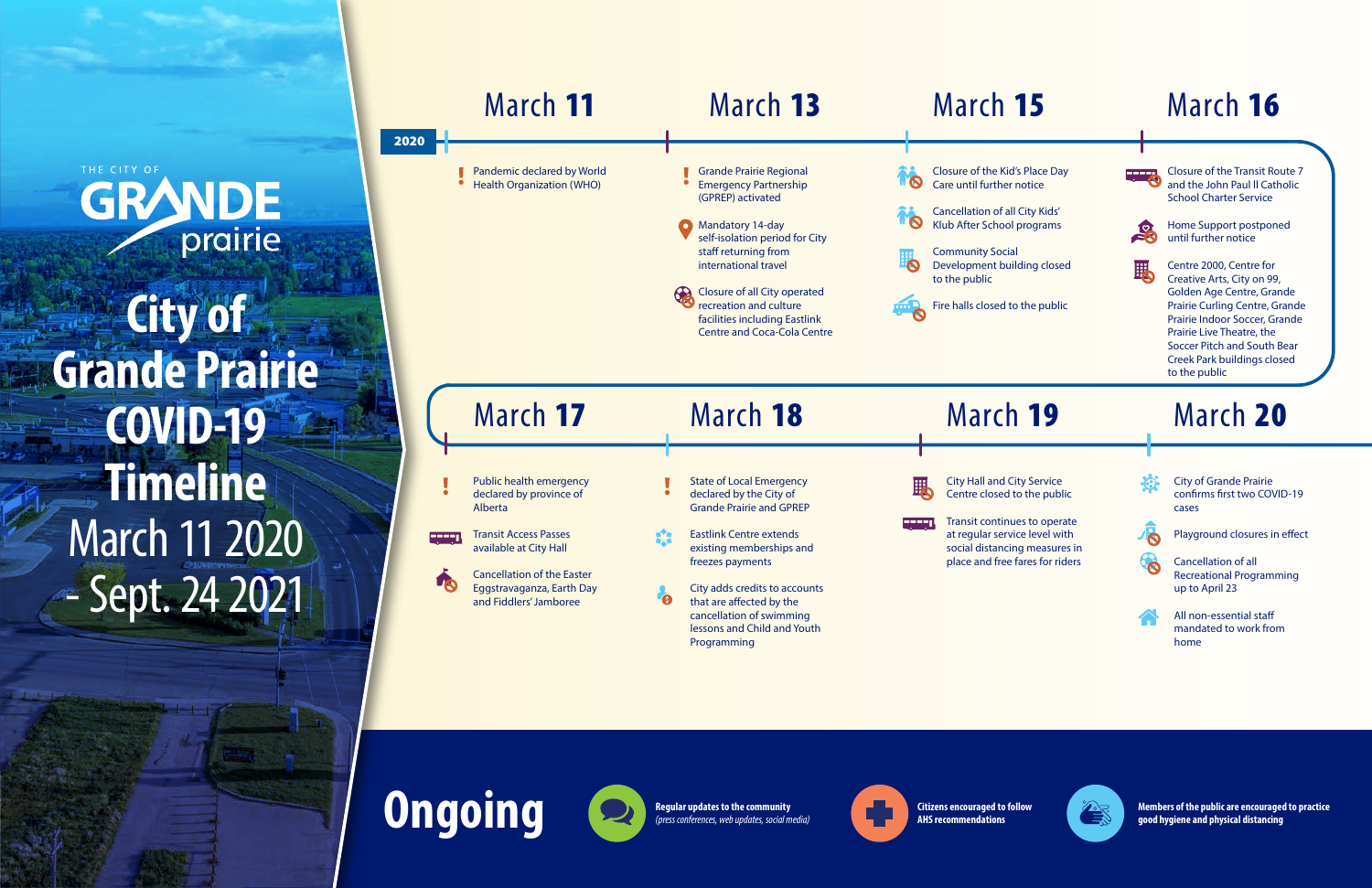| March 23                                                                                                                                                                                                                                                                                                                                                                                                                                                                                                                                                      | March 24                                                                                                                                                                                                                                                                                                                                                                                                                                                                               |   | March 25                                                                                                                                                                                                                                                                                                                                                                                                                |             | March 26                                                                                                                                                                                                                                                                                |   | Mar                                                                                                                                                                       |
|---------------------------------------------------------------------------------------------------------------------------------------------------------------------------------------------------------------------------------------------------------------------------------------------------------------------------------------------------------------------------------------------------------------------------------------------------------------------------------------------------------------------------------------------------------------|----------------------------------------------------------------------------------------------------------------------------------------------------------------------------------------------------------------------------------------------------------------------------------------------------------------------------------------------------------------------------------------------------------------------------------------------------------------------------------------|---|-------------------------------------------------------------------------------------------------------------------------------------------------------------------------------------------------------------------------------------------------------------------------------------------------------------------------------------------------------------------------------------------------------------------------|-------------|-----------------------------------------------------------------------------------------------------------------------------------------------------------------------------------------------------------------------------------------------------------------------------------------|---|---------------------------------------------------------------------------------------------------------------------------------------------------------------------------|
| Community Care Program: Food &<br>Pharmacy launches to ensure residents of<br>the GPREP service area have continued<br>access to essential items<br><b>Council directed Administration to</b><br>draft relevant bylaw amendments<br>and procedures for the following<br>tax deferrals:<br>• Establish August 31, 2020 as the<br>property tax deadline. This includes<br>both residential and non-residential<br>• Eliminate the May and July penalty<br>deadlines<br>• Stop all reminders and notices for<br>past due tax-payments until<br>September 1, 2020 | <b>GPREP</b> asks all regional<br>$\bullet$<br>residents returning from<br>international travel to<br>immediately self-isolate                                                                                                                                                                                                                                                                                                                                                         |   | <b>Grande Prairie Airport</b><br>announces commercial air<br>service restrictions                                                                                                                                                                                                                                                                                                                                       | 'II II<br>楊 | The City of Grand Prairie,<br><b>County of Grande Prairie and</b><br><b>Grande Prairie and District</b><br><b>Chamber of Commerce</b><br>launch joint taskforce to<br>support businesses<br><b>GPREP</b> encourages<br>community members to<br>donate to local food banks if<br>able to |   | Application<br>open for n<br>support in<br>families an<br>Albertans <sup>t</sup><br>pandemic<br><b>Casual and</b><br>employee<br>reduced by<br>shortage o<br>satisfy avai |
| April 8                                                                                                                                                                                                                                                                                                                                                                                                                                                                                                                                                       | <b>April 9</b>                                                                                                                                                                                                                                                                                                                                                                                                                                                                         |   | April 15                                                                                                                                                                                                                                                                                                                                                                                                                |             | April 20                                                                                                                                                                                                                                                                                |   | Apri                                                                                                                                                                      |
| Mayor Bill Given reminds<br>residents to practice physical<br>distancing while celebrating<br>Easter                                                                                                                                                                                                                                                                                                                                                                                                                                                          | <b>GPREP reminds residents to</b><br>continue practicing effective<br>physical distancing<br><b>Business Resiliency Taskforce</b><br>launches an Advisory Service<br><b>Voucher Program to connect</b><br>eligible businesses with<br>education, training and<br>consulting services<br>Transit adjusts daytime hours<br><b>PEPEL</b><br>effective April 13. On demand<br>evening service launched<br>City launches GP Grows,<br><b>Indoor Gardening Project for</b><br>City residents | 8 | All recreational programs and<br>bookings cancelled up to<br>May 31st<br>All outdoor programs and<br>events cancelled for the<br>month of May<br>Select closures of outdoor<br>recreational facilities with<br>provincial regulations in<br>place at remaining facilities<br><b>GPREP</b> announces the<br>activation response to<br>COVID-19 is the longest<br><b>GPREP activation in the</b><br>partnership's history |             | <b>Council directed</b><br>Administration to develop a<br>budget scenario considering<br>a 0% tax increase for 2020<br>and report back to Council by<br>mid-May 2020                                                                                                                    | 8 | <b>GPREP laur</b><br><b>Health Car</b><br>regional re<br>health sup                                                                                                       |

Visit *alberta.ca/covid19* for up-to-date physical distancing guidelines. Visit *cityofgp.com/covid19* for more details on the City's response.

# $rch 27$

ons for FCSS funding non-profits to ndividuals, seniors, and other vulnerable s through the

nd temporary e workforce is by 330, due to of work available to vailable hours



# April 27

City hosts virtual conversations with local non-profits to discuss challenges and opportunities related to the pandemic



# April 6

Council approves \$35M Line of Credit to ensure service delivery

# il 23

unches Mental ampaign to provide resources for mental ipport

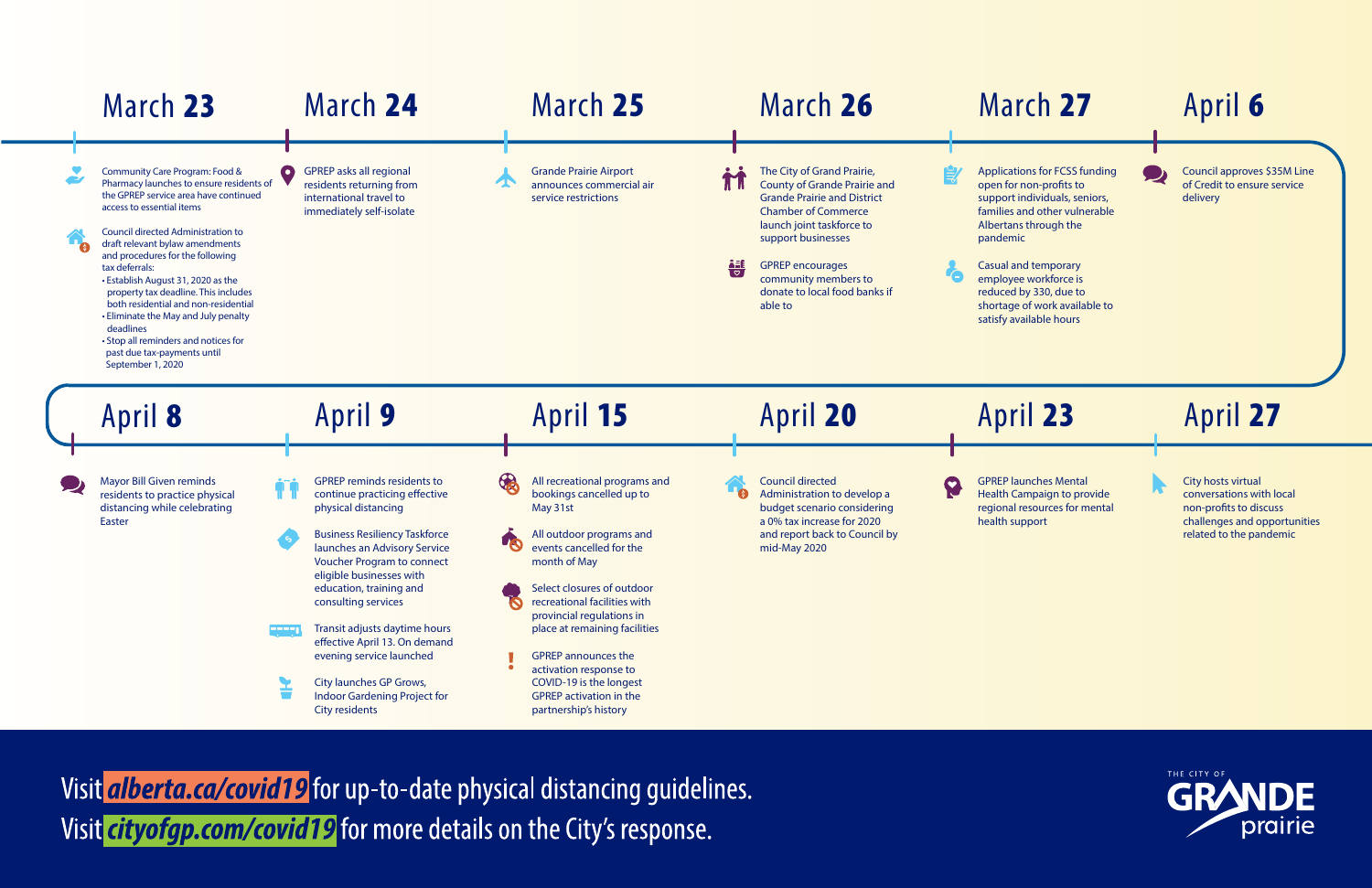# May 12

Applications available for PPE4Biz Program by GPREP to assist local businesses in keeping workers, patrons, & volunteers safe when they re-open

**Business Relaunch offers OPEN** online resources to

- businesses preparing to
- re-open through the GPREP
- website





Visit *alberta.ca/covid19* for up-to-date physical distancing quidelines. Visit *cityofgp.com/covid19* for more details on the City's response.

Alberta proceeds to the first phase of its relaunch plan in most parts of the province

May 14

# May 29

The following facilities will reopen June 2 with several changes in place to accommodate COVID-19 restrictions:

• Grande Prairie Museum & Heritage Village • Ernie Radbourne Pavilion (Muskoseepi Park) • Heritage Discovery Centre

(Centre 2000)



June 8

City Hall partially re-opened to the public for tax payments only.

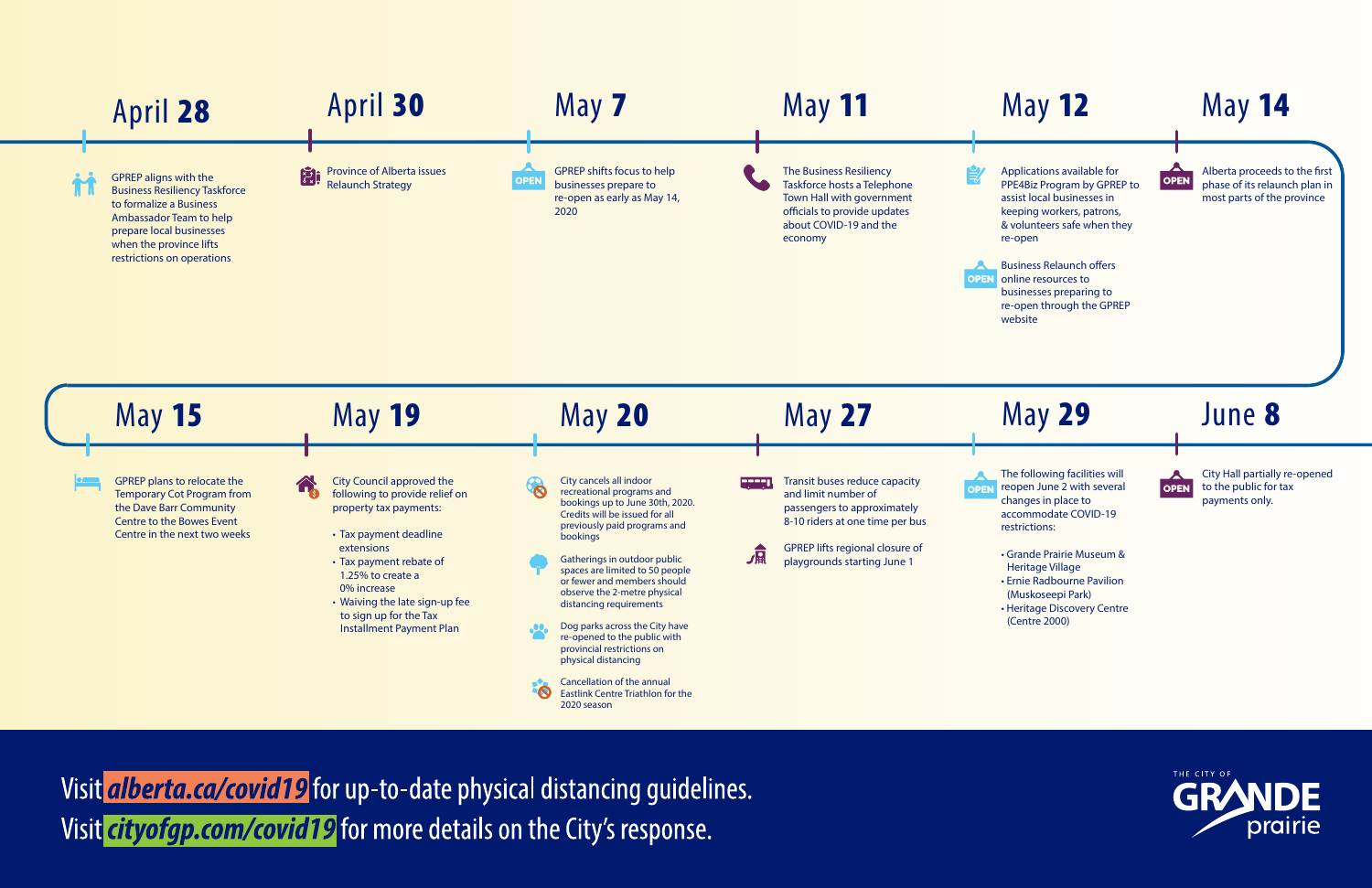Revolution Place Box Office and Dave Barr Community Centre re-open to the public

# June 21

Revolution Place introduces a variety of re-opening safety measures in preparation for fall announcements



## June 22



Visit *alberta.ca/covid19* for up-to-date physical distancing guidelines. Visit *cityofgp.com/covid19* for more details on the City's response.

### Sept. 8

The City of Grande Prairie passes the Temporary Mandatory Face Covering (Mask) Bylaw



# Sept. 1

Mask wearing is required on all transit buses

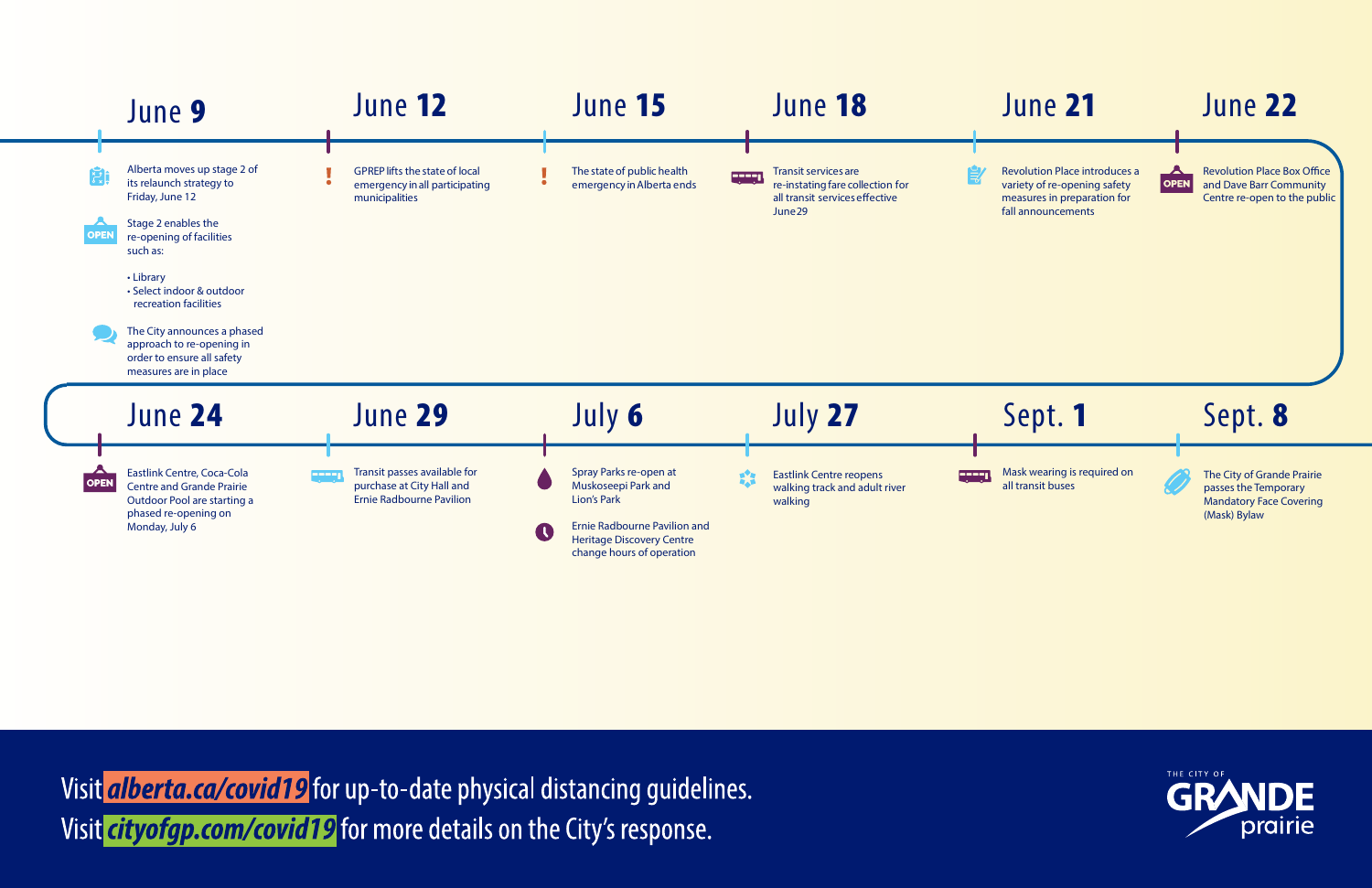The Government of Alberta's new business and service restrictions for areas with 'Enhanced' status, which includes Grande Prairie, comes into effect

# Nov. 27

nment of Alberta s a State of Public ergency with y public health

| <b>Oct. 26</b>                                                                                                                                                                                                               | <b>Oct. 27</b>                                                                                                                                                                                                                                    | Nov. 6                                                                                                                                                                                                                                                                                                          | <b>Nov. 12</b>                                                                                                                                                                                                                                   | Nov.                                                                                                                                                                     |
|------------------------------------------------------------------------------------------------------------------------------------------------------------------------------------------------------------------------------|---------------------------------------------------------------------------------------------------------------------------------------------------------------------------------------------------------------------------------------------------|-----------------------------------------------------------------------------------------------------------------------------------------------------------------------------------------------------------------------------------------------------------------------------------------------------------------|--------------------------------------------------------------------------------------------------------------------------------------------------------------------------------------------------------------------------------------------------|--------------------------------------------------------------------------------------------------------------------------------------------------------------------------|
| <b>The Mandatory Face</b><br><b>Covering (Masks) Bylaw</b><br>$\bullet$<br>C-1426 trigger point has been<br>reached. Face coverings and<br>masks are now required in<br>indoor and enclosed public<br>spaces within the City | FAQs are available on the<br><b>Temporary Mandatory Face</b><br><b>Covering (Mask) Bylaw</b><br>information page                                                                                                                                  | A public health order<br>announces 15 people max for<br>indoor and outdoor<br>gatherings for the City of<br><b>Grande Prairie</b>                                                                                                                                                                               | The Province of Alberta<br>announces additional public<br>health measures for<br>communities under the<br>"enhanced" category, which<br>includes the City of Grande<br>Prairie. New restrictions apply<br>immediately from November<br>$13 - 27$ | The Gover<br>announces<br>Health Em<br>mandatory<br>measures                                                                                                             |
| Dec. 8                                                                                                                                                                                                                       | Dec. 13                                                                                                                                                                                                                                           | Dec. 21<br>2021                                                                                                                                                                                                                                                                                                 | Jan. 28                                                                                                                                                                                                                                          | Feb.                                                                                                                                                                     |
| The Government of Alberta<br>$\bullet$<br>announces mandatory<br>measures province-wide for a<br>minimum of four weeks                                                                                                       | The City of Grande Prairie<br>$\delta$<br>temporarily closes its<br>recreation and cultural<br>facilities for a minimum of<br>four weeks to comply with<br>the latest provincial health<br>regulations and keep the<br>community safe and healthy | <b>Economic Development</b><br>launches business outreach<br>program by contacting<br>restaurants and retail<br>businesses who are impacted<br>by provincial restrictions. The<br>outreach was expanded to<br>gyms and personal services<br>as they began to reopen,<br>which continued until March<br>26, 2021 | $\bigcirc$<br>The Chamber of Commerce<br>and the City of Grande Prairie<br>partner to deliver highly<br>tailored instructional<br>workshops to support current<br>business needs in a virtual<br>series called Serving Up<br>Knowledge           | The follow<br>Prairie recr<br>open for cl<br>performan<br>minor spor<br>athletics:<br>• Eastlink C<br>· Coca-Cola<br>• Revolutio<br>• Dave Barr<br>Centre<br>• The Leisu |

Visit *alberta.ca/covid19* for up-to-date physical distancing guidelines. Visit *cityofgp.com/covid19* for more details on the City's response.

### **24**

# Feb. 22

皀

A change of use fee waiver was launched for restaurant, drinking establishment fee waiver for businesses applying to change from one to another of the following uses: restaurant, drinking establishment major or minor, and restaurant & drinking establishment major or minor



#### Feb. 8

ing City of Grande reation centres hildren's sport and nce activities for rts and school entre i a Centre

on Place r Community

re Centre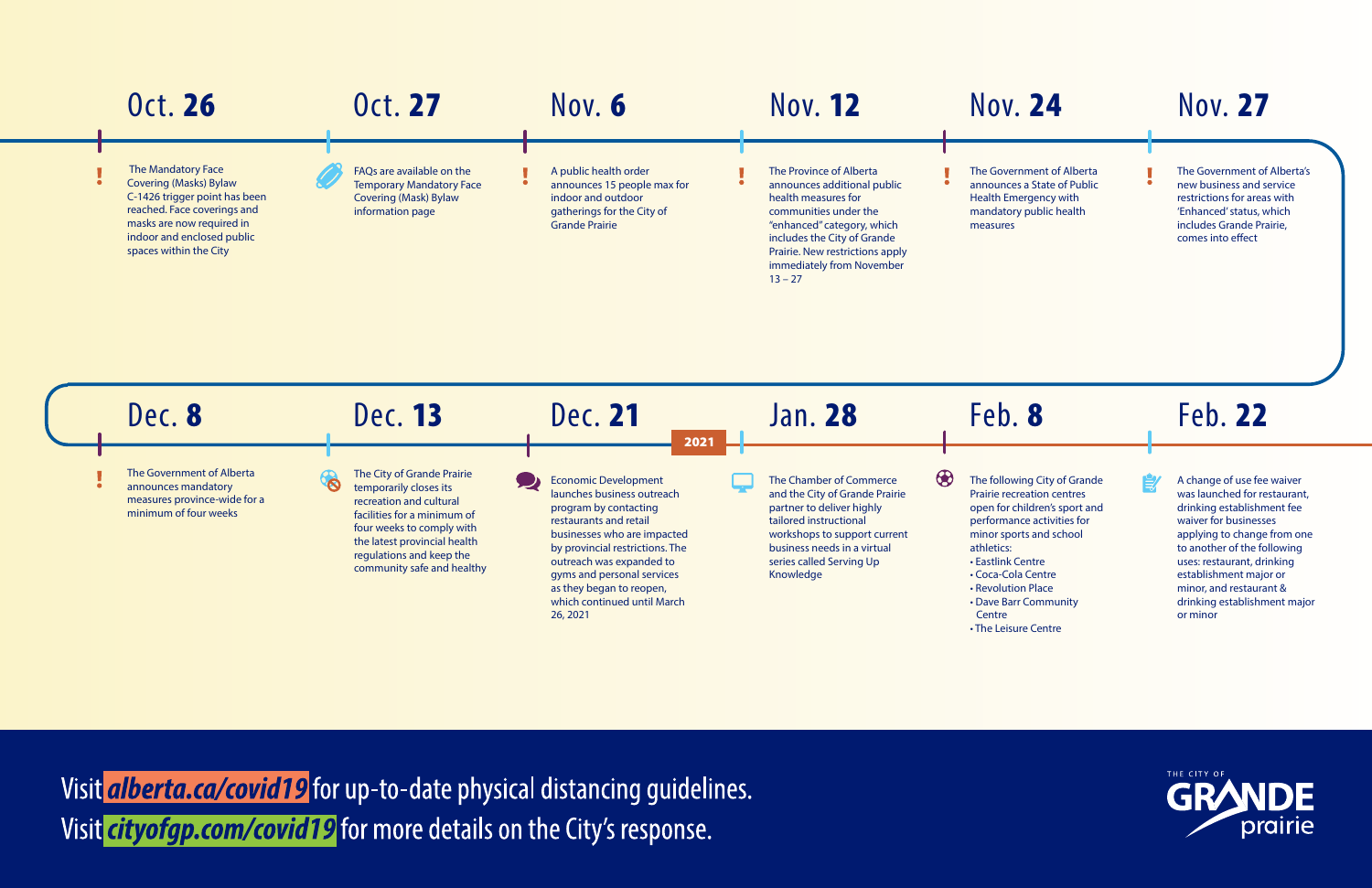

Visit *alberta.ca/covid19* for up-to-date physical distancing guidelines. Visit *cityofgp.com/covid19* for more details on the City's response.

#### April 8 Eastlink Centre closes Fitness Applications open for Centre for individual and Barrier-Free Grants to group bookings in alignment improve accessibility to with mandatory public health buildings and properties around the City and Training orders. Individual or household one-on-one Grants for businesses within training with a registered the City of Grande Prairie personal trainer remains Economic Recovery Program June 10 July 1  $\blacktriangle$ All restrictions lift as the Some restrictions ease as the **OPEN** province moves into Stage 2 province moves into Stage 3 of Alberta's Open for Summer of Alberta's Open for Summer Plan